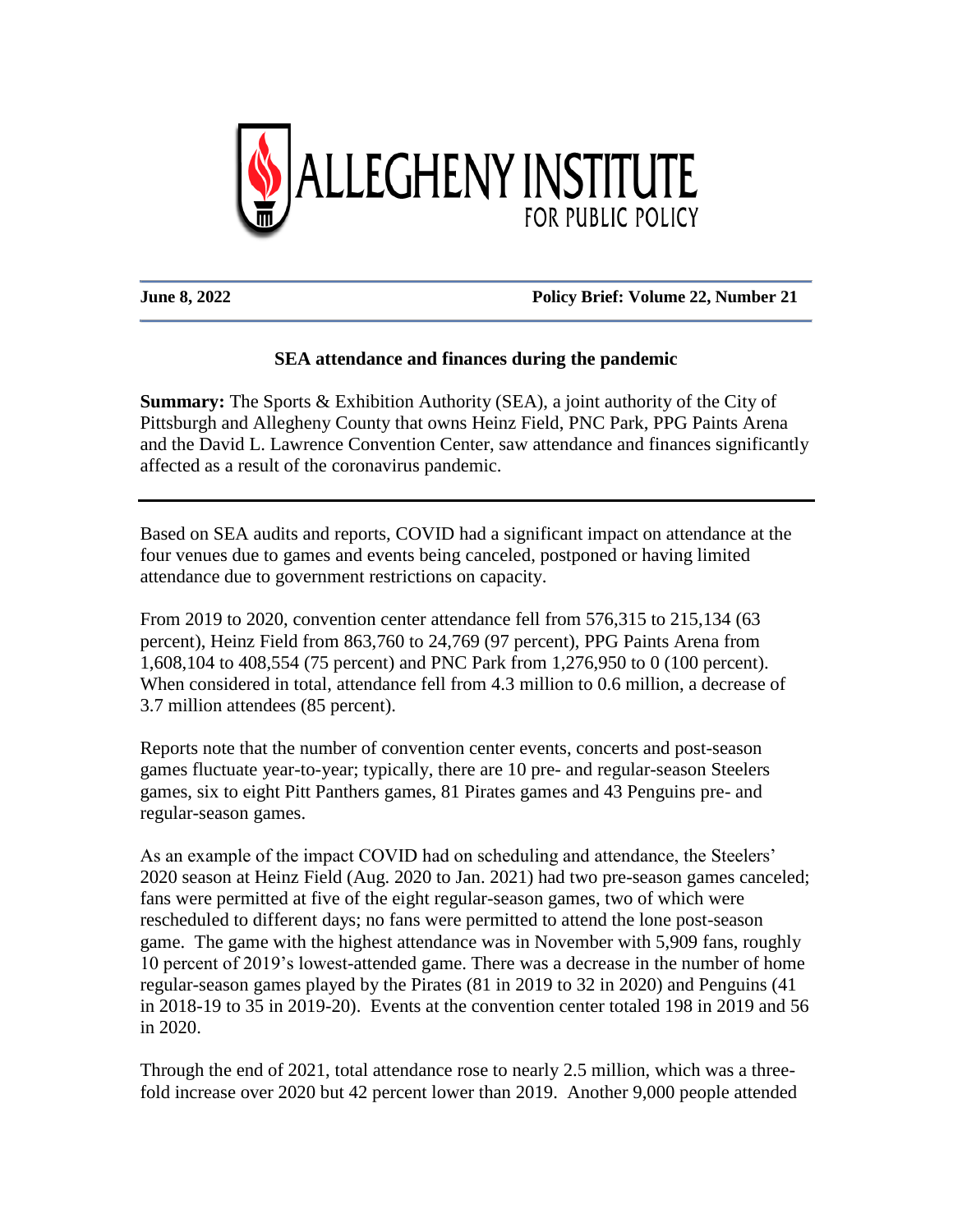events virtually. Attendance at the convention center was lower in 2021 while the other venues improved from the decrease they experienced in 2020. In 2021, the National Football League enacted a 17-game regular-season, giving the Steelers an additional home game.

| <b>Venue (Attendance Reporting Year)</b> | 2019      | 2020    | 2021      | 2019 to 2020<br>(% difference) | 2019 to 2021<br>(% difference) |
|------------------------------------------|-----------|---------|-----------|--------------------------------|--------------------------------|
| Convention Center (Jan-Dec)              | 576,315   | 215,134 | 124,667   | -63                            | $-78$                          |
| Heinz Field (Apr-Mar)                    | 863,760   | 24,769  | 980,508   | $-97$                          | 14                             |
| PNC Park (Nov-Oct)                       | 1,276,950 | 0       | 859,490   | $-100$                         | -33                            |
| PPG Paints Arena (Jan-Dec)               | 1,608,104 | 408,554 | 523,378   | $-75$                          | -67                            |
| <b>Total</b>                             | 4,325,129 | 648,457 | 2,488,043 | $-85$                          | $-42$                          |

**SEA Venue Attendance, 2019-2021**

The SEA's operating revenues—a mixture of surcharges; parking revenue; fees and event revenue that are generated from games and events—were negatively affected. Revenues totaled \$29.4 million in 2019 and fell to \$14.3 million in 2020 (\$15.1 million or 51 percent). The 2021 figure of \$15.8 million was slightly above the previous year.

Specific payments from the sports facilities to the SEA declined from 2019 to 2020. Total payments were \$11.8 million and dropped to \$9.5 million (\$2.3 million or 19 percent). Heinz Field from \$5 million to \$3.5 million, PPG Paints Arena declined from \$6.1 million to \$5.9 million and PNC Park dropped from \$0.7 million to \$0.1 million. In 2021, with activity returning, total payments were \$10.6 million, or 10 percent below 2019.

Operating expenses—operations and maintenance, administration and depreciation and amortization—were \$65.3 million in 2019 and fell to \$59.3 million the year after (\$6 million or 9 percent). Expenses then climbed slightly through 2021 to \$60.9 million. Depreciation and amortization represent the bulk of the SEA's operating expenses, averaging 79 percent over the three years.

The difference between operating revenues and operating expenses is the operating loss. This figure rose from \$35.9 million to \$45 million (\$9.1 million or 25 percent) from 2019 to 2020. The loss in 2021 was essentially identical to 2020's.

The SEA's finances include non-operating revenues that reduce the operating loss. This money comes from various entities, mostly to pay for the debt service obligations. The Regional Asset District (RAD); Allegheny County; the commonwealth; the federal government and the Rivers Casino are among these. Total non-operating revenues, on net, after accounting for interest and development expenses, rose from \$7.8 million in 2019 to \$28.2 million in 2020 (\$20.4 million or 261 percent).

Much of this growth was attributed to money received from the state and federal government for the I-579 "cap" project. Last year, the SEA also received a \$10 million